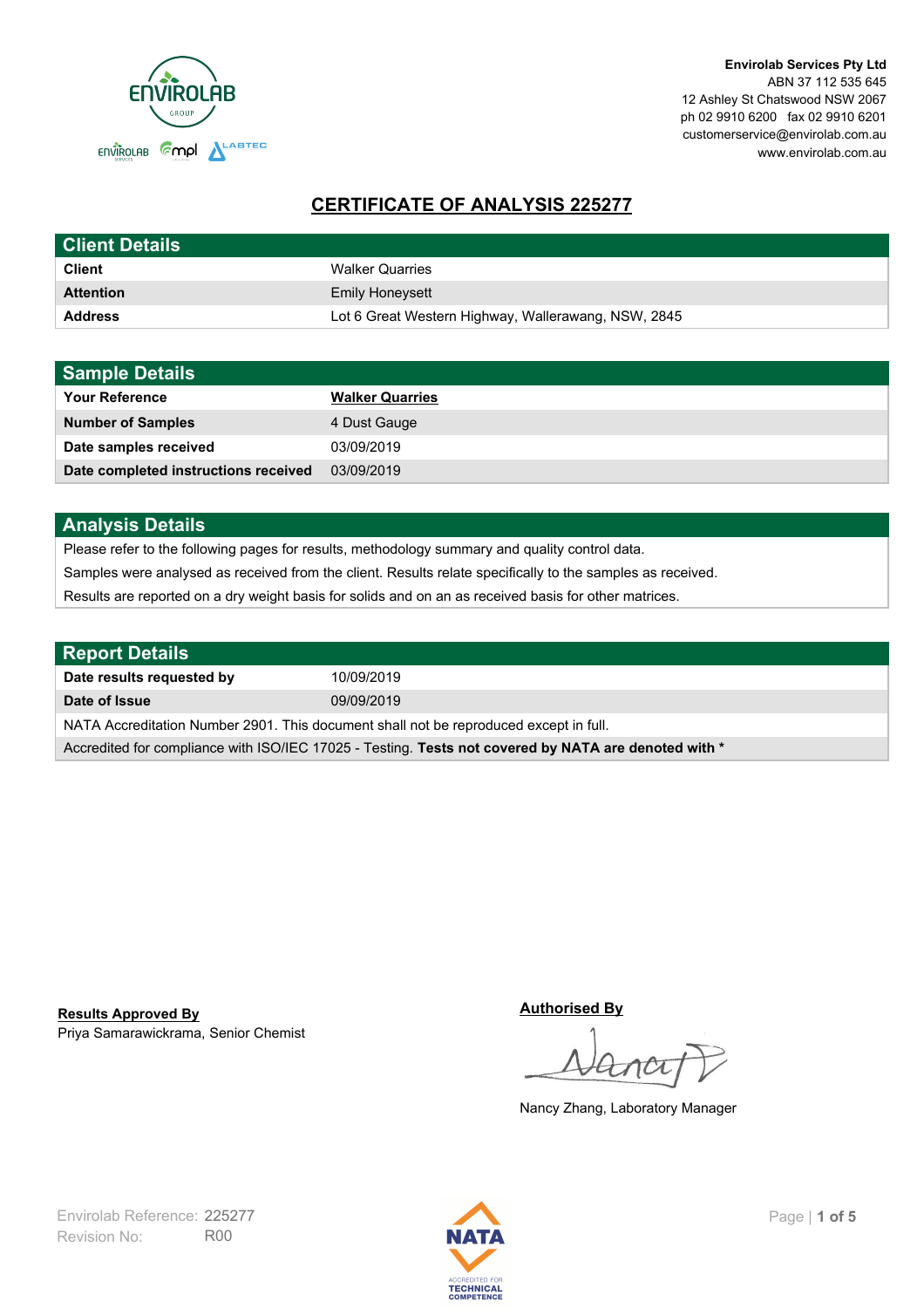#### **Client Reference: Walker Quarries**

| Dust Deposition AS 3580.10.1 |                          |                                |                                |                                |                                |
|------------------------------|--------------------------|--------------------------------|--------------------------------|--------------------------------|--------------------------------|
| <b>Our Reference</b>         |                          | 225277-1                       | 225277-2                       | 225277-3                       | 225277-4                       |
| <b>Your Reference</b>        | <b>UNITS</b>             | DG <sub>1</sub>                | DG <sub>2</sub>                | DG <sub>3</sub>                | DG4                            |
| Date Sampled                 |                          | $01/08 - 2019 -$<br>02/09-2019 | $01/08 - 2019 -$<br>02/09-2019 | $01/08 - 2019 -$<br>02/09-2019 | $01/08 - 2019 -$<br>02/09-2019 |
| Type of sample               |                          | <b>Dust Gauge</b>              | <b>Dust Gauge</b>              | <b>Dust Gauge</b>              | Dust Gauge                     |
| Date Extracted               | $\overline{\phantom{a}}$ | 06/09/2019                     | 06/09/2019                     | 06/09/2019                     | 06/09/2019                     |
| Date analysed                | -                        | 06/09/2019                     | 06/09/2019                     | 06/09/2019                     | 06/09/2019                     |
| Dust Gauge Start Date        | --                       | 01/08/2019                     | 01/08/2019                     | 01/08/2019                     | 01/08/2019                     |
| Dust Gauge End Date          | $\overline{\phantom{a}}$ | 02/09/2019                     | 02/09/2019                     | 02/09/2019                     | 02/09/2019                     |
| Dust - No. of Days Collected | $\overline{\phantom{m}}$ | 33                             | 33                             | 33                             | 33                             |
| Insoluble Solids             | g/m <sup>2</sup> /month  | 1.2                            | 0.4                            | 1.3                            | 1.3                            |
| Combustible Matter           | g/m <sup>2</sup> /month  | 0.3                            | 0.1                            | 0.2                            | 0.2                            |
| Ash                          | g/m <sup>2</sup> /month  | $\mathbf 1$                    | 0.3                            | 1.1                            | 1.1                            |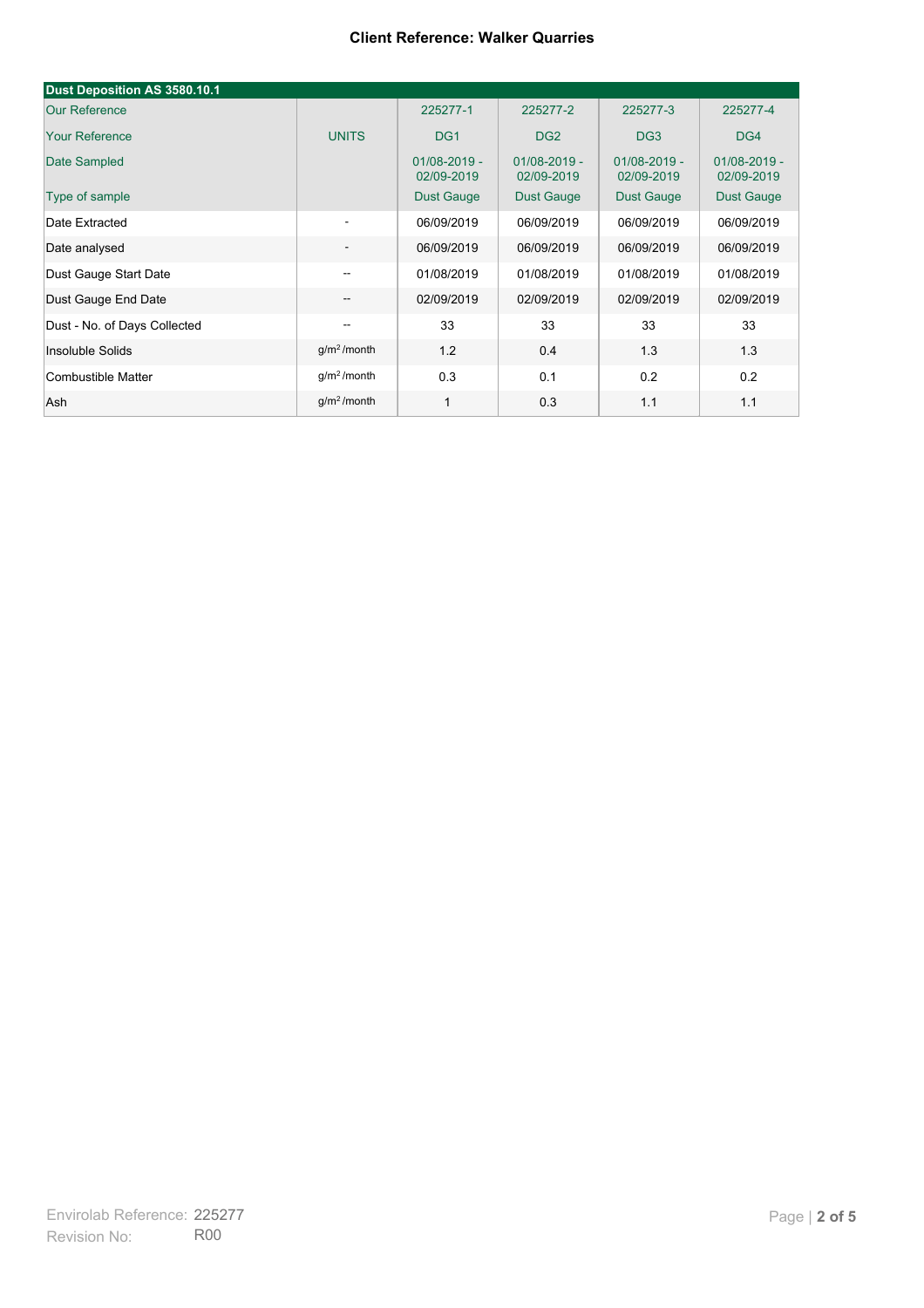### **Client Reference: Walker Quarries**

| <b>Method ID</b> | <b>Methodology Summary</b>                               |
|------------------|----------------------------------------------------------|
| AS 3580.10.1     | Analysis of dust gauges by AS 3580.10.1 (analysis only). |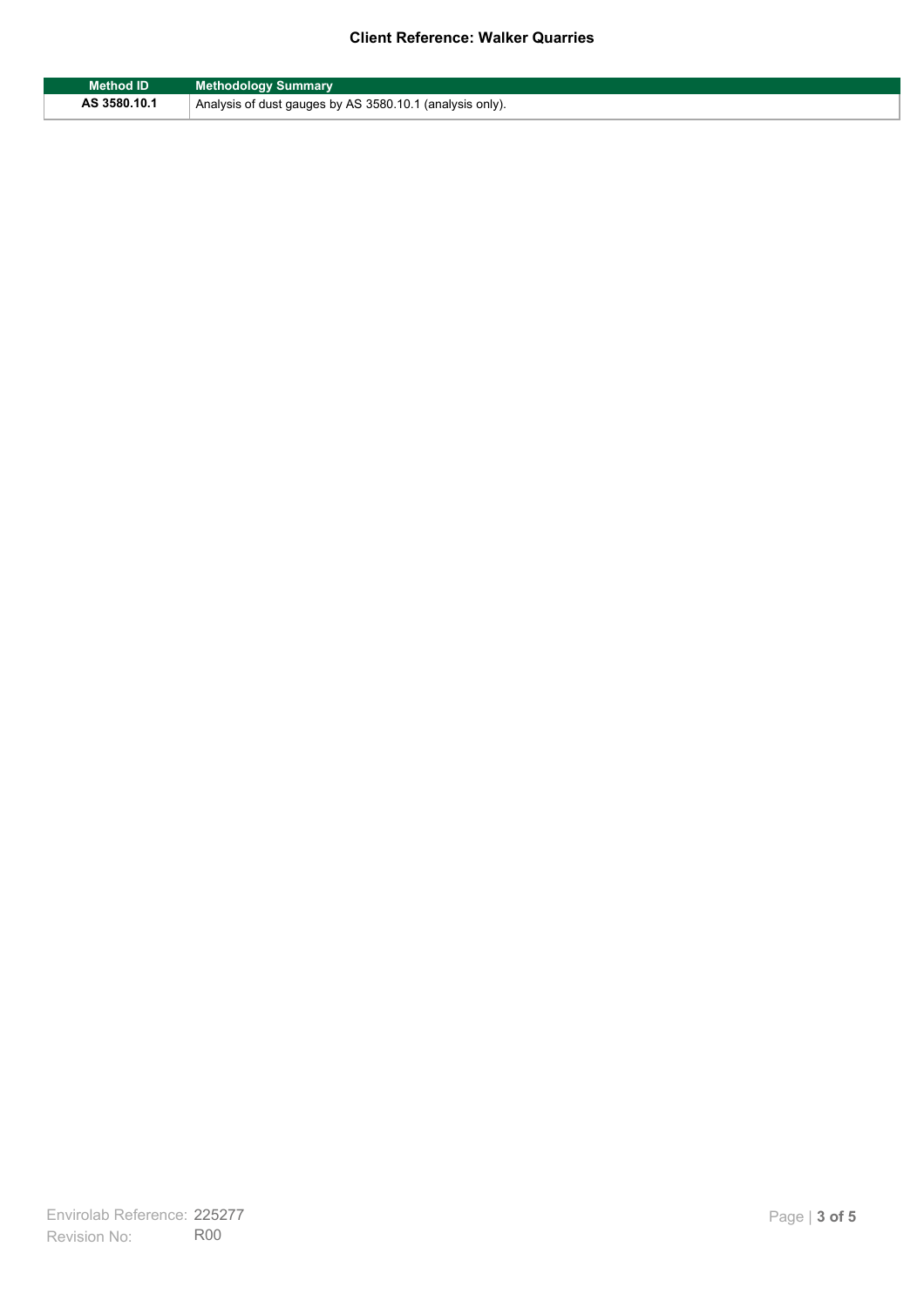#### **Client Reference: Walker Quarries**

| <b>Result Definitions</b> |                                                  |
|---------------------------|--------------------------------------------------|
| <b>NT</b>                 | Not tested                                       |
| <b>NA</b>                 | Test not required                                |
| <b>INS</b>                | Insufficient sample for this test                |
| <b>PQL</b>                | <b>Practical Quantitation Limit</b>              |
| $\prec$                   | Less than                                        |
| $\geq$                    | Greater than                                     |
| <b>RPD</b>                | <b>Relative Percent Difference</b>               |
| <b>LCS</b>                | Laboratory Control Sample                        |
| <b>NS</b>                 | Not specified                                    |
| <b>NEPM</b>               | <b>National Environmental Protection Measure</b> |
| <b>NR</b>                 | Not Reported                                     |

| <b>Quality Control Definitions</b>                                                                                                                                                                                                                      |                                                                                                                                                                                                                                        |
|---------------------------------------------------------------------------------------------------------------------------------------------------------------------------------------------------------------------------------------------------------|----------------------------------------------------------------------------------------------------------------------------------------------------------------------------------------------------------------------------------------|
| <b>Blank</b>                                                                                                                                                                                                                                            | This is the component of the analytical signal which is not derived from the sample but from reagents,<br>glassware etc, can be determined by processing solvents and reagents in exactly the same manner as for<br>samples.           |
| <b>Duplicate</b>                                                                                                                                                                                                                                        | This is the complete duplicate analysis of a sample from the process batch. If possible, the sample selected<br>should be one where the analyte concentration is easily measurable.                                                    |
| <b>Matrix Spike</b>                                                                                                                                                                                                                                     | A portion of the sample is spiked with a known concentration of target analyte. The purpose of the matrix spike<br>is to monitor the performance of the analytical method used and to determine whether matrix interferences<br>exist. |
| <b>LCS (Laboratory</b><br><b>Control Sample)</b>                                                                                                                                                                                                        | This comprises either a standard reference material or a control matrix (such as a blank sand or water) fortified<br>with analytes representative of the analyte class. It is simply a check sample.                                   |
| <b>Surrogate Spike</b>                                                                                                                                                                                                                                  | Surrogates are known additions to each sample, blank, matrix spike and LCS in a batch, of compounds which<br>are similar to the analyte of interest, however are not expected to be found in real samples.                             |
| Australian Drinking Water Guidelines recommend that Thermotolerant Coliform, Faecal Enterococci, & E.Coli levels are less than<br>1cfu/100mL. The recommended maximums are taken from "Australian Drinking Water Guidelines", published by NHMRC & ARMC |                                                                                                                                                                                                                                        |

2011.